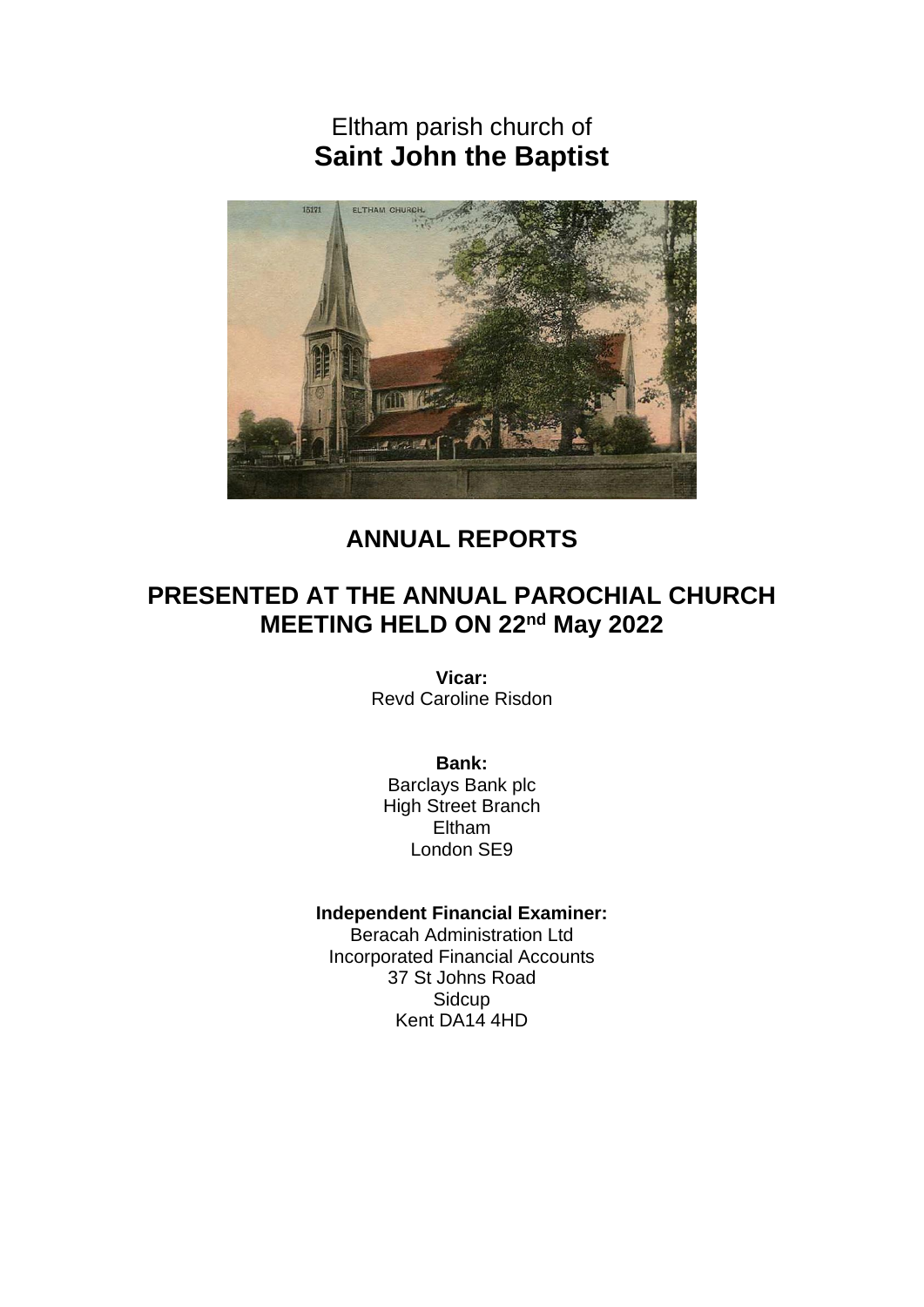# *Background*

 The Parochial Church Council has the responsibility of co-operating with the Incumbent or during an interregnum the churchwardens, in promoting to the Ecclesiastical parish the whole mission of the Church, pastoral, evangelistic, Social and ecumenical. It also has the maintenance for the church building and the Hall, attached to the north side of the church.

# *Membership*

 Membership of the PCC includes Churchwardens, who are ex-officio, representatives on the Deanery Synod and others elected at the Annual Parochial Church Council Meeting (APCM). In accordance with Church Representation Rules, in addition to the ex-officio members it consists of nine members elected for a three year term, with one third retiring each year.

During the year the following served as members of the PCC:

| <b>Vicar</b>                                       | Rev. Caroline Risdon                |            |
|----------------------------------------------------|-------------------------------------|------------|
| <b>Churchwardens</b>                               | Alberta Rosenior<br>Dorian Woodward | Vice Chair |
| <b>Treasurer</b>                                   | Patricia Gooding                    |            |
| <b>Secretary</b>                                   | Ian Shipp                           |            |
| <b>Representatives</b><br><b>The Deanery Synod</b> | Alberta Rosenior, Patricia Gooding  |            |

# **Elected Members**

 Michelle Rai Angela Davis Patricia Gooding Jean Harker Mihaela Radulescu Margaret Taylor Jill Bayliss

The PCC meets six times a year with a good average attendance. Committees meet between meetings as necessary and reports of the deliberations were received and discussed.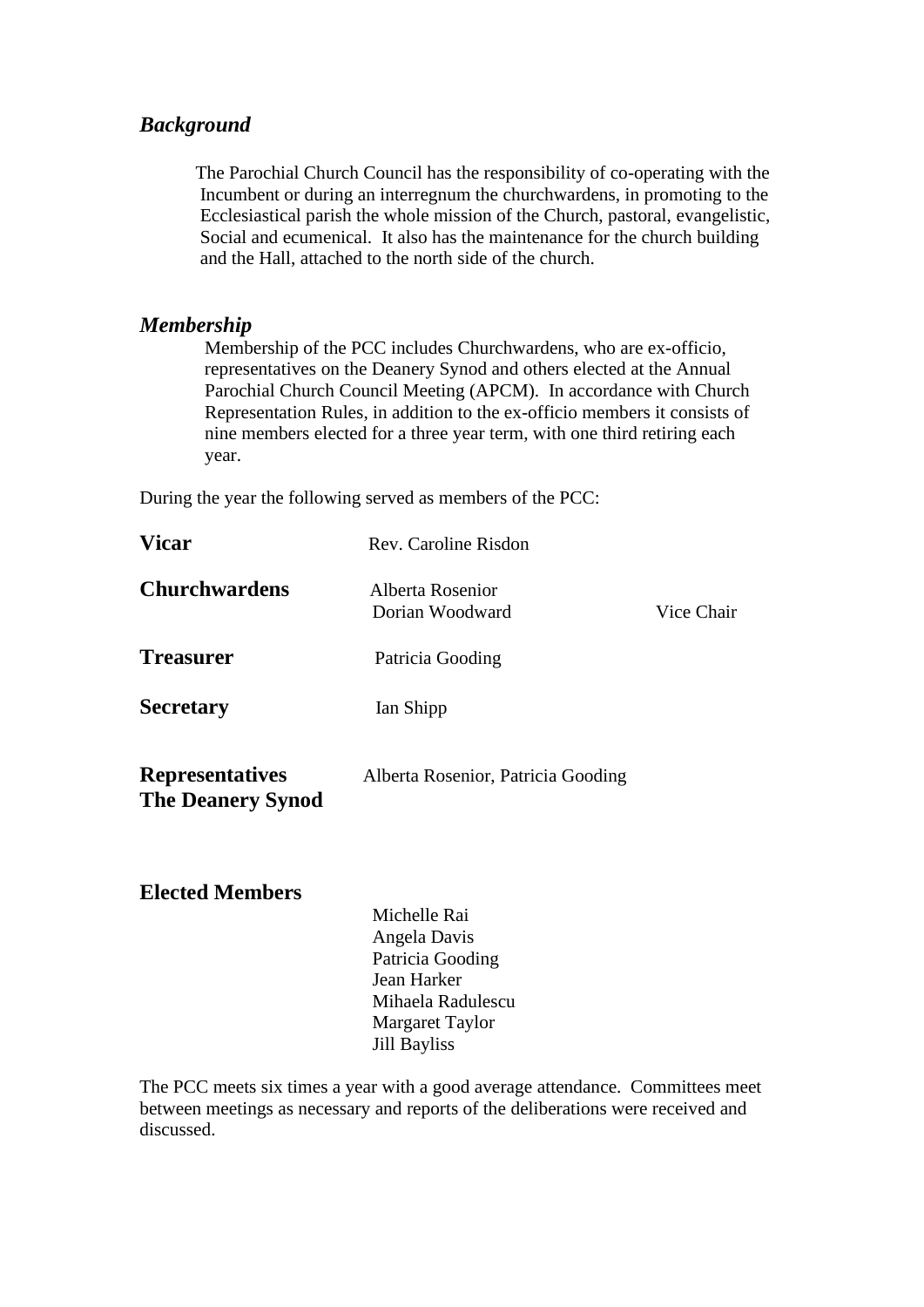#### *Committees*

 The PCC can operate through a number of committees, which meet between full meetings of the Church Council. At present, there are no functional sub-committees of the PCC.

#### *Standing Committee*

 Rev. Caroline Risdon, Alberta Rosenior, Dorian Woodward, Patricia Gooding Ian Shipp This is the only committee required by law. It has the power to transact the business of the PCC between meetings, subject to any directions given by the Council.

#### *Safeguarding Officers*

Mick Hayes, Alberta Rosenior

# *Church Website Maintenance*

Philip Gerhardt

The Incumbent and Churchwardens are ex-officio on all committees.

#### *Church Attendance*

 There were 103 parishioners on the Church Electoral Roll at the time of the APCM, 34 who were residents of the Parish and 69 non-residents. The average weekly attendance, counted during October was 79 adults and 17 children .

 Christmas Eve for the Nativity Service 30 adults and 25 children attended. Christmas Day over 2 services 85 adults attended.

Easter Day over 1 service 117 adults and 26 children attended.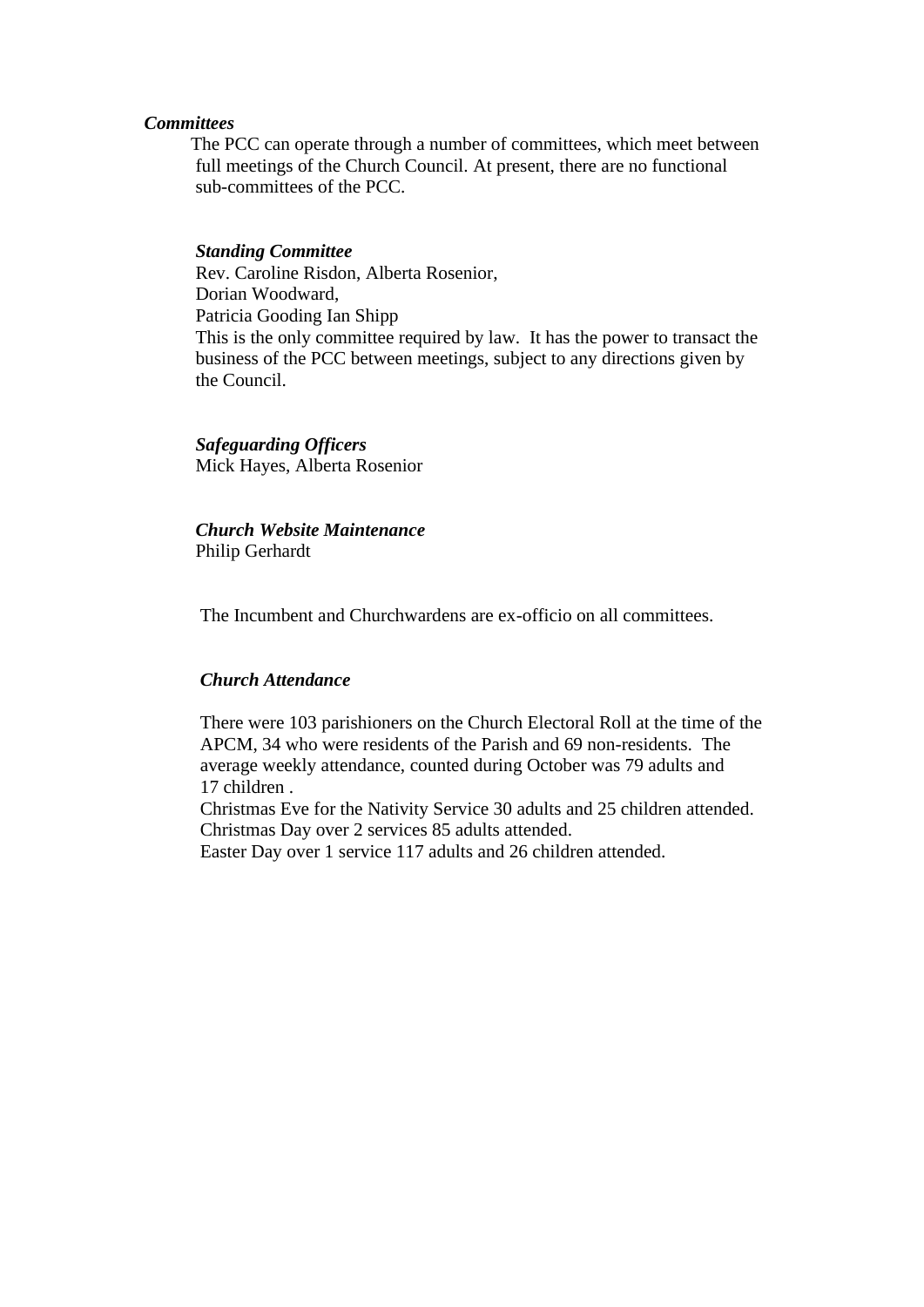# **ELTHAM PARISH CHURCH SAINT JOHN THE BAPTIST**

**Sunday 22nd May 2022**

**Annual Vestry Meeting**

# **AGENDA**

- **1. The minutes of the last meeting**
- **2. Election of Churchwardens**

**Annual Parochial Church Meeting**

# **AGENDA**

**1. Announcement of the election of the Churchwardens**

**2. Minutes of the Annual Parochial Church Meeting of 30th May 2021** 

- **3. Matters arising**
- **4. Elections**
	- **a) Parochial Church Council**
	- **b) Deanery Synod Members**
	- **c) Sidespersons**
- **5. Appointment of Independent Financial Examiner.**
- **6. The Church Annual Report**
	- **a) The Year in view.**
	- **b) Deanery synod report**
	- **c) Churchwardens report**
	- **d) Financial Report**
- **7. Matters of general parochial interest**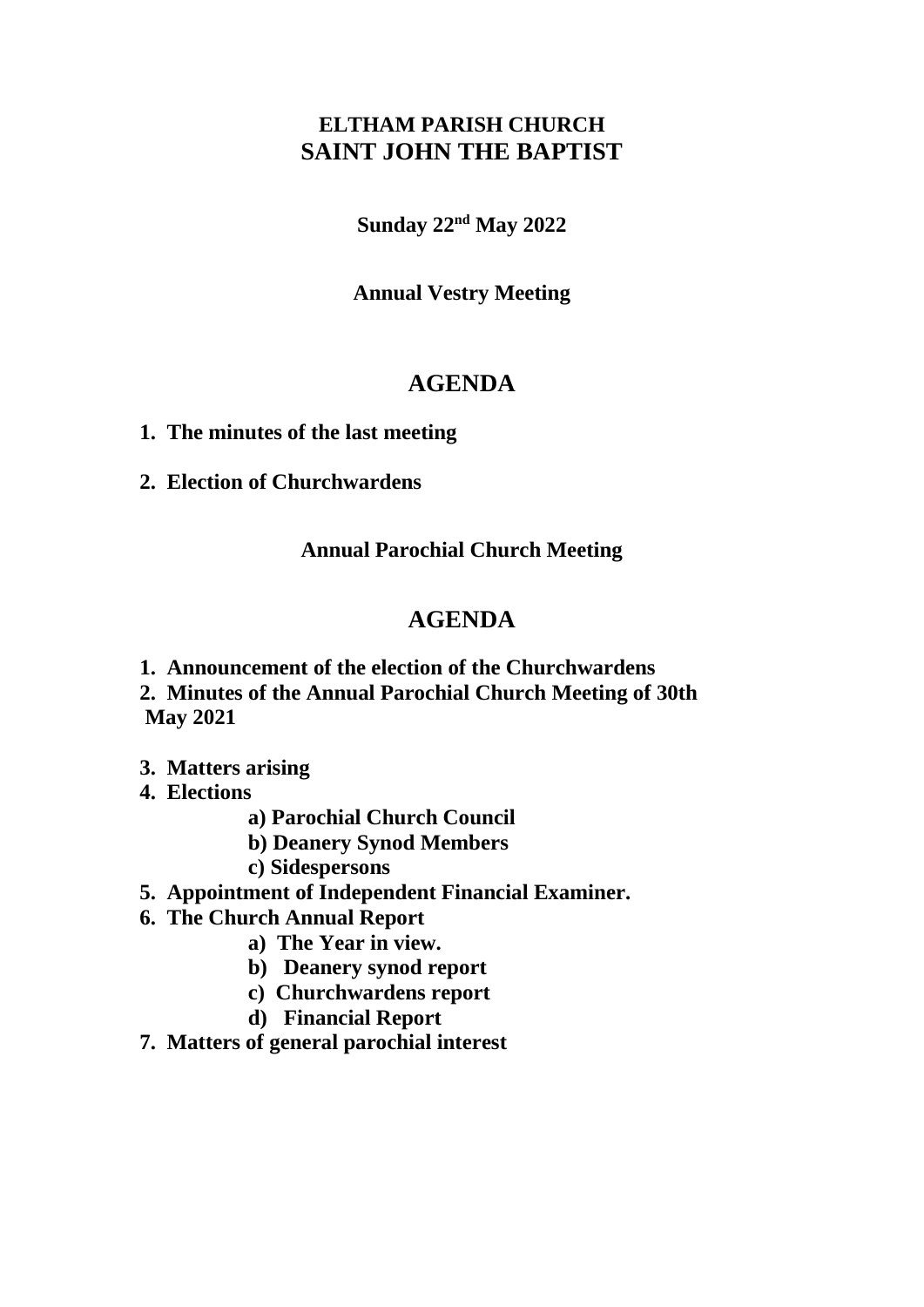### **ELTHAM PARISH CHURCH**

# **ST JOHN THE BAPTIST**

Minutes of the Annual Vestry meeting Sunday  $30<sup>th</sup>$  May  $2021$ 

**Chair** Revd Catherine Shelley (Area Dean)

Present 16 Parishioners

### **Minutes of the meeting held on 25th October 2020**

Proposed by Patricia Gooding and seconded by Alberta Rosenior that the minutes be accepted as a true and correct record.

All present agreed

#### **Election of Churchwardens**

Nominations for Churchwarden were received for Dorian Woodward, proposed by Ian Shipp and seconded by Michelle Rai.

All present agreed

Nominations for Churchwarden were received for Alberta Rosenior, proposed by Nola Delury and seconded by Ian Shipp.

All present agreed

Signed………………………………………………………..

Dated…………………………………………………………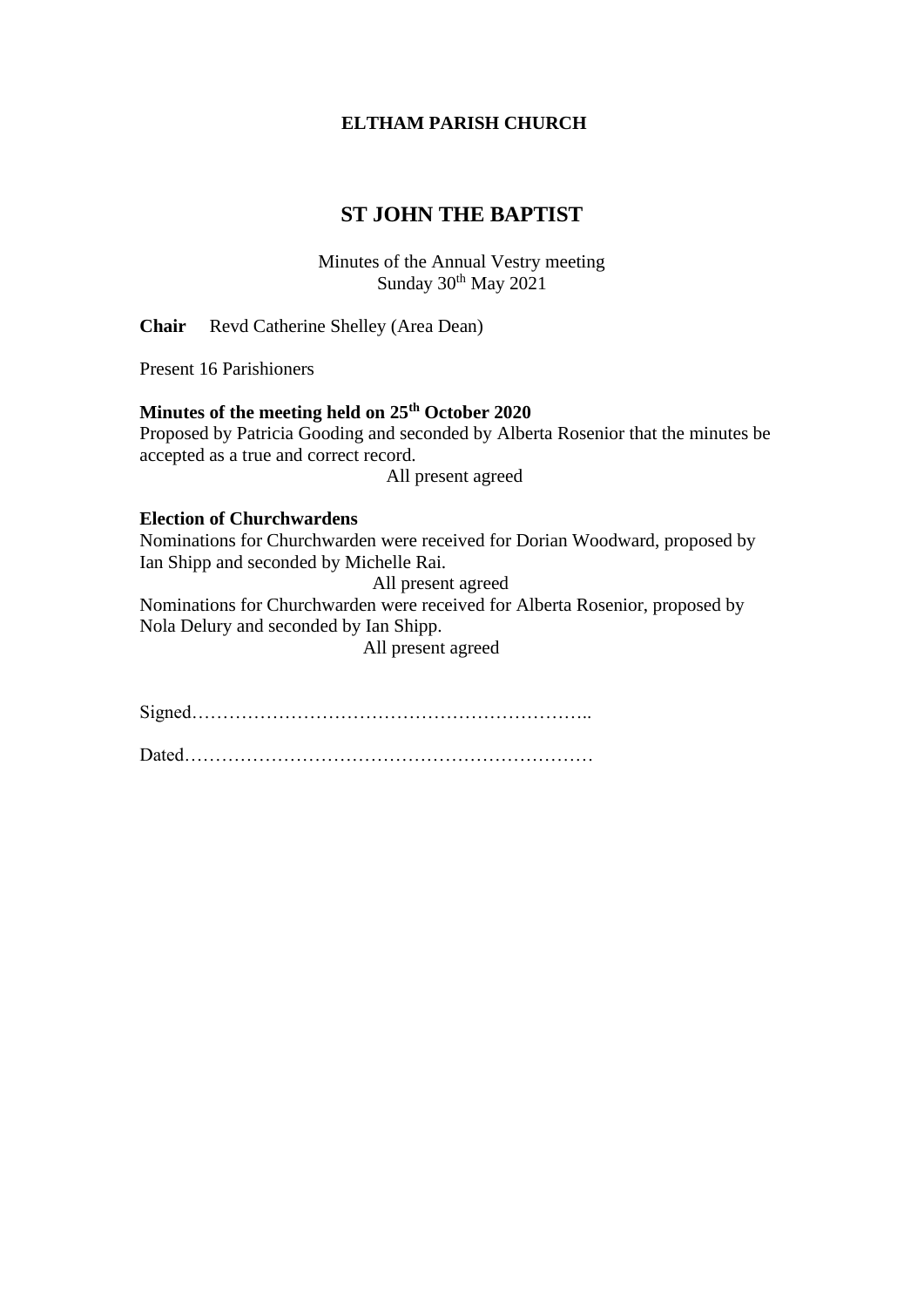# **ELTHAM PARISH CHURCH**

# **ST JOHN THE BAPTIST**

Minutes of the Annual Parochial Church Meeting Held on Sunday 30<sup>th</sup> May 2021

**Present** 16 members of the Congregation

# **1.0 Election of Churchwardens**

The waiver of the 6 year continuous serving disqualification for Dorian was proposed by David Shorney and seconded by Mary Creamer and all present agreed.

Rev Catherine Shelley declared the result of the election for Churchwardens, that Dorian Woodward and Alberta Rosenior had been elected to serve as Churchwardens for the next year.

# **2.0 Minutes of the last meeting**

Minutes of the last meeting held on the 25<sup>th</sup> October 2020.

Proposed by TatianaTzarkova and seconded by Nola Delury that the minutes be accepted as a true and correct record.

All present agreed

**3.0 Matters arising**

None. **4.0 Elections a) Parochial Church Council** There were 2 nominations received. Nominee Jean Harker Proposer Seconder

Ian Shipp **Dorian Woodward** 

All present agreed

Jill Bayliss

Jean Harker **Angela Davis** 

All present agreed

All other officers to remain in situ as previously elected Proposed by Robyn Price, Seconded by Nola Deluty with all present agreeing,

**b) Deanery Synod**

Alberta Rosenior and Patricia Gooding

**c) Sidespersons** 

**List of sidespersons:** Barbara Bailey: Angela Davis: Jean Harker: Jene Kerr: Christopher Liddle: Thelma Palmer: Michelle Rai: Jill Bayliss: Carole Stephens: Tatiana Tzarkova: Dorian Woodward.

There are three Sidespersons on duty each Sunday.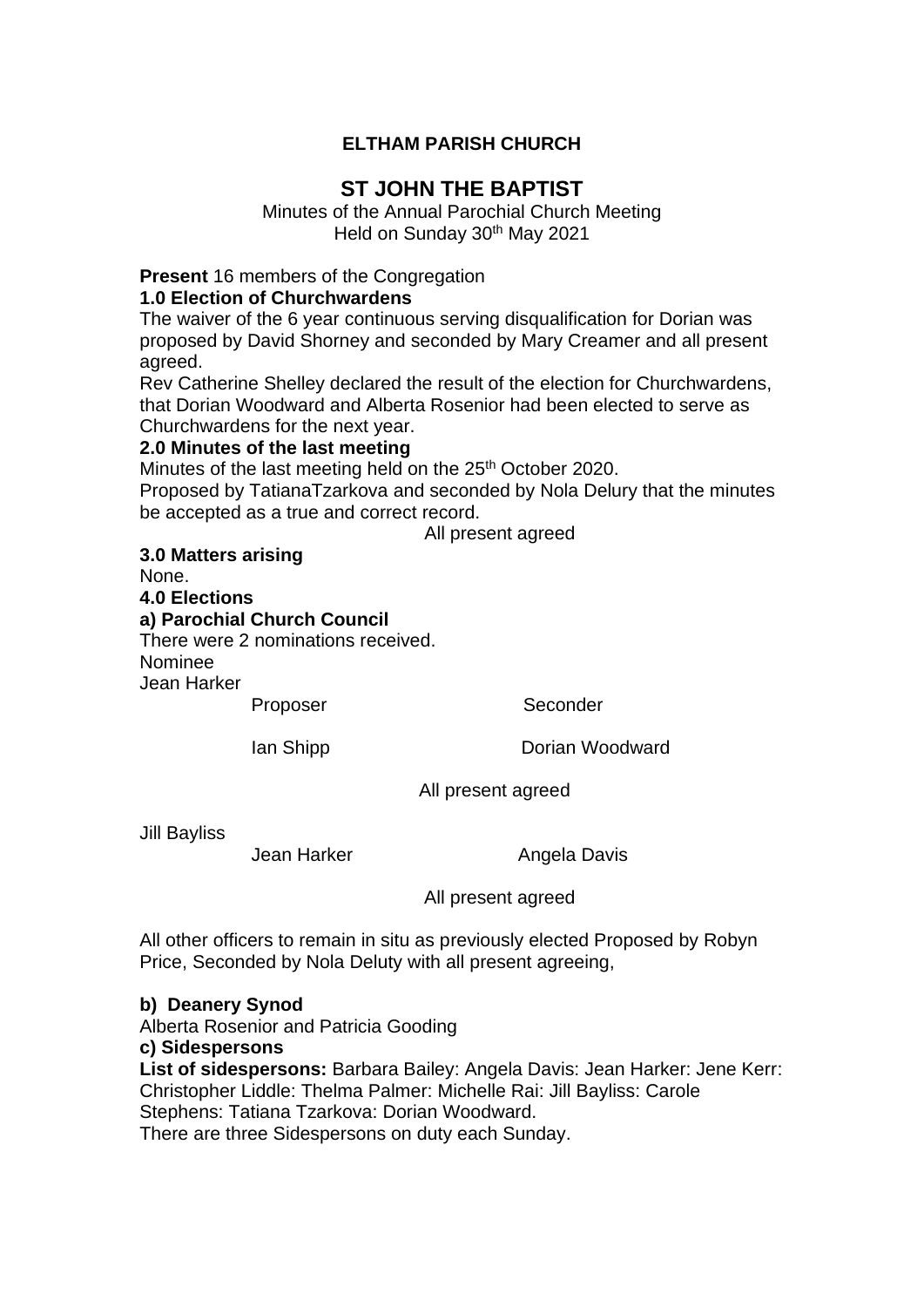# **5.0 Appointment of Independent Examiner**

It was proposed by Ian Shipp and seconded by Patricia Gooding that Neal Rogers of Beracah Administration Ltd our current independent examiner be retained for the coming year.

All present agreed.

## **6.0 Church Annual Report**

**a) The Year in View – No report due to vacancy**

# **b) Deanery Synod Report 2020**

#### **THE ELTHAM AND MOTTINGHAM ANGLICAN FORUM**

### **Nothing to report - All members of all churches are welcome to attend Forum meetings**

## **c) Churchwardens' Report 2020**

## Terrier and Inventory

There have been no significant acquisitions during 2020. An old strimmer kept in the mortuary has been disposed of as it was no longer working. Various certificates relating to routine inspections of gas and electrical supplies etc are available for inspection. The checks on portable electrical appliances have not been carried out this year due to the pandemic lockdown but will be completed early on in 2021.

## Safeguarding

The lockdowns arising from the pandemic did make safeguarding much more problematic. Despite this we have done out best to remain vigilant in this respect. We continue to require all relevant members of the congregation to attend safeguarding courses and documents concerning child protection are safely stored in the Parish Office.

## Log Book

The usual routine maintenance has been undertaken although the clearance of the guttering and down pipes has been slightly delayed due to the lockdown. Major repair works were required to the lighting in the Lady Chapel which had completely failed. It is now working well but additional repairs need to be made to the lights in the aisles of the main Church. Works also need to be undertaken in respect of the induction loop to ensure that those with hearing problems are not disadvantaged. In the coming year priority will be given to replacement of some of the carpet tiles in the main Church as they are currently a serious tripping hazard.

## Organ

Although the organ is working it needs some significant repairs and expert advice is currently being sought as to the likely extent and cost of such repairs.

## Faculties

No faculties were applied for this year but an application for a space to be reserved in the Church yard was received and is currently being dealt with.

## Church Yard

The Commonwealth War Graves commission have placed 2 small signs on the perimeter of the Church Yard indicating the presence of war graves.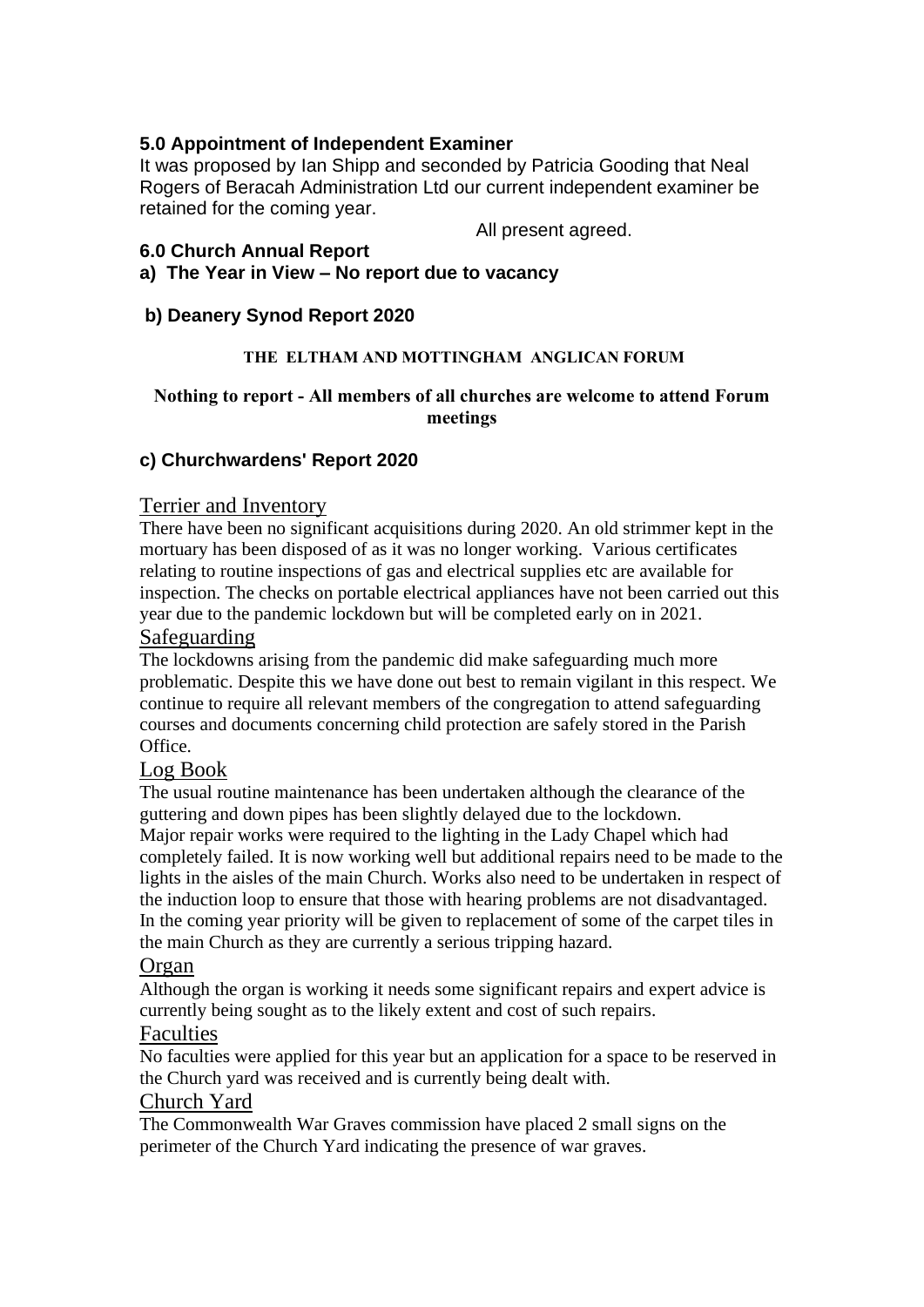During the latter half of 2020 workers under the supervision of the Community Payback Scheme have undertaken clearance and maintainence work. Once this work has been completed, they will redecorate the Church Hall. The cost of the materials will be meet from the collection taken at the service held to celebrate Joan Jeal's 100<sup>th</sup> birthday.

# Lettings

As in previous years we continue to let the hall to Soundsteps who provide music lessons for children. During the second part of the year, they have been using the main Church as opposed to the hall as it makes social distancing easier to enforce. Any further requests for either regular or one-off bookings are most welcome as this provides much needed income as well as the satisfaction that comes from opening our facilities for community use.

# Volunteering

We are sure that most members of the congregation are fully aware that our Church would not function properly without a huge amount of help being given on a voluntary basis. With this in mind we would encourage more members of the congregation to give their time and talents. There is a wide variety of ways in which you can become involved. This could range from helping to count the Sunday collection, taking a place on the cleaning rota and many more. If you feel you could answer this call please don't hesitate to approach your Churchwardens.

## Conclusion

The last year has been extremely challenging as the combination of the pandemic and the interregnum presented a unique a set of problems. We would like to record our appreciation for all the work undertaken by the PCC and by other members of the congregation during 2020 which has helped us meet these challenges. The past year was strange and difficult, but we have every confidence that the coming year will be much better.

Dorian Woodward and Alberta Rosenoir Churchwardens March 2021

## **d) Financial Report 2020**

The Year 2020 was a strange and difficult time for everyone.

As you are aware the church was closed for a considerable time. Opening for private prayer only for three months, before the church was allowed to fully open but for a short time.

At the beginning of the first lockdown, talks were held with Archdeacon Alastair Cutting. It was mutually agreed that the quota be reduced considerably to £625 per month. The PCC at this point were concerned about the effect closing the church would have on the giving, bearing in mind that insurance, gas, electricity etc, still had to be paid each month. Also, during this difficult time, we did not have the guidance of an incumbent.

Money was needed to be earmarked for the replacement/repair of the carpet tiles in both side aisles as they had become a serious health and safety issue. Some of the lighting also needs to be replaced as a unit exploded on a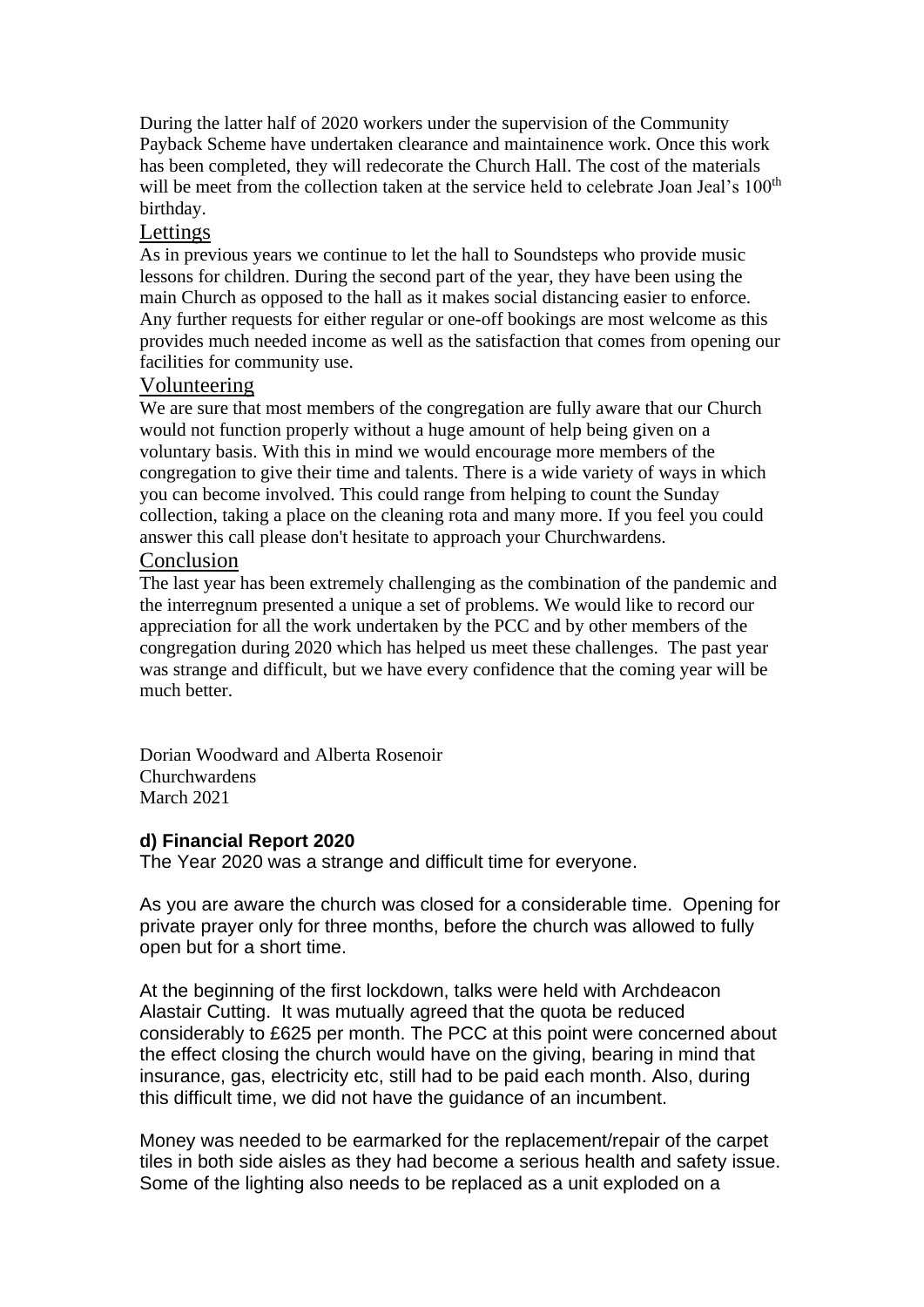Wednesday evening during private prayer. It has also become apparent more recently that the organ, which St. John's is very proud of also needs some repairs.

Because of the generosity of the congregation the church funds are in a healthy position, which will enable the PCC to carry out these very necessary repairs.

I would like to thank you all for your continued support of St. John's.

Patricia Gooding **Treasurer** 

## **7. Matters of general parochial interest**

**7.1** Theo gave a summary of the position with Covid and singers and indicated that singers were attending for the Institution of the new vicar on  $9<sup>th</sup>$ June.

He also reported that the organ seems to have major problems with 1 of 3 sections related to a whole manual being out of service. Harrisons have been helpful but a full survey is needed. This should identify the issues and cost options for consideration by the PCC.

**7.2** Dorian summarised the work that had been completed to the carpeting and reported that the lighting to south and north aisles was being looked at by electrical engineers and work required costed.

**7.3** Pat reported that a large donation had been given to the diocese on our behalf.

**7.4** David Shorney commented on the sale of the vicarage and questioned the rationale, considering that the reason was financial. Catherine mentioned that as the new vicar has a young family, there were also human aspects to consider as to where the vicarage is best located.

The Commissioning of the new Churchwardens was then performed and the meeting closed at 12.10 with prayer.

Signed………………………………………………………

Dated…………………………………………………….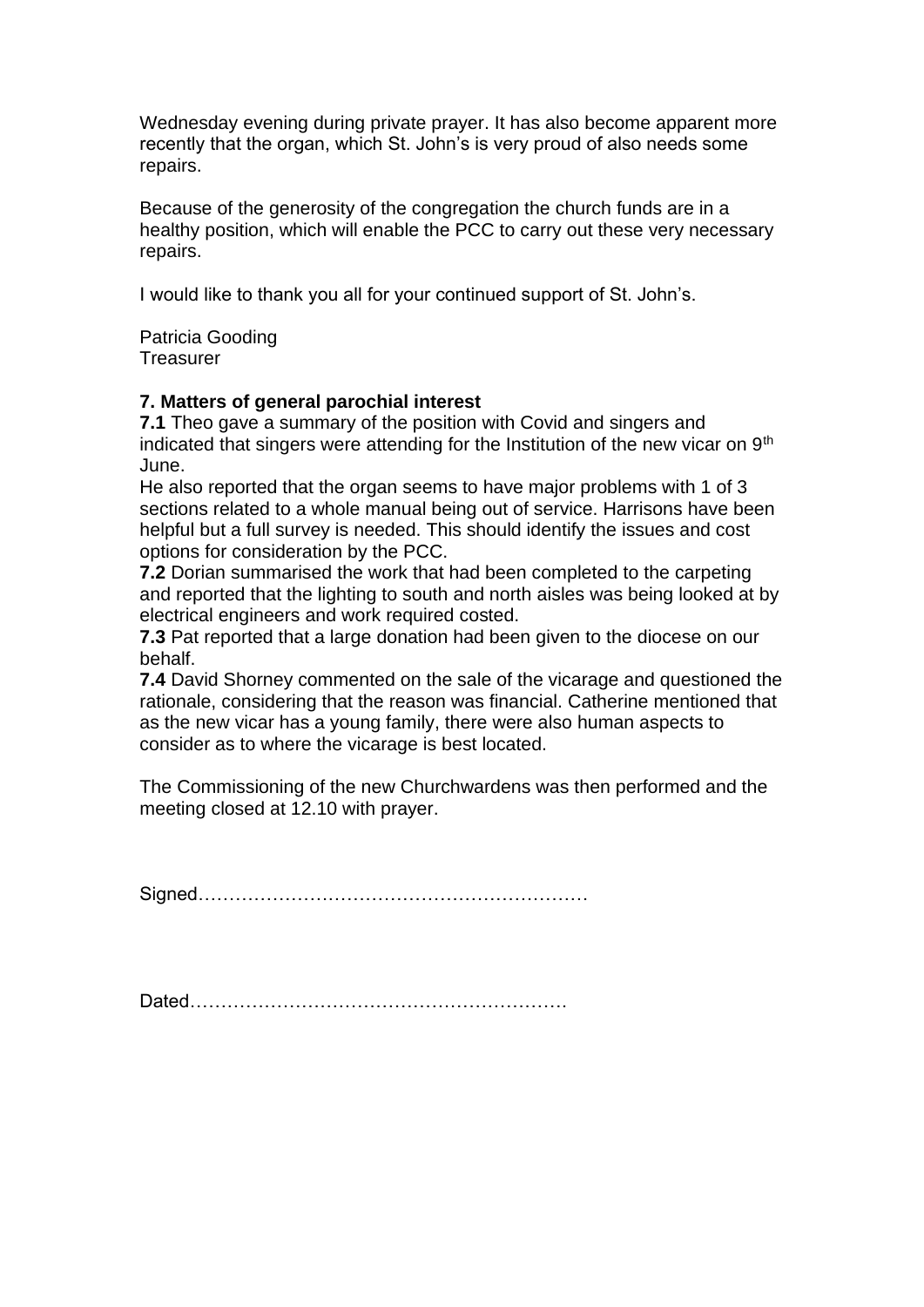# **The Year in View –**

# **Vicar's report – Revd Caroline Risdon**

# **St John the Baptist Church**

# **APCM to be held on 22nd May 2022**

It is a great delight for me to be completing this report as I approach my first anniversary as Vicar of St Johns. Thank you for the warmth of your welcome to me and my family. We have thoroughly enjoyed settling in here and getting to know you all.

In this report, I would like to review what has happened over the past year and then anticipate what the focus of our mission and ministry might be in the year ahead.

#### **Part One- Review:**

My overriding vision is for St John the Baptist to be a Church wide open to the Community. Since June 2021, much has been done to this end:

- Website: We have drastically changed and updated the website, so that it is now an attractive and welcoming site, full of useful content that people can access with ease. Interestingly, the most popular pages are to do with life events (like baptisms/ Weddings or funerals) or with the sermons. Many people use the calendar to find out about seasonal services, like the family service on Christmas Eve or Good Friday. It is also apparent that members of the public find my contact details on the website and find out about the Saturday drop-in session.
- Giving: We have introduced contactless giving, using both a contactless machine and a QR code. Both are used weekly to bolster our donations. There are QR code signs around the Church and these are printed in most orders of service for special or distinct occasions.
- Relationship with the school: It is a delight for me to be part of the school community as both a Governor and a parent. I usually lead collective worship once a week for the whole school. Around 360 school children come to Church for their seasonal services, which include the Welcome for Reception classes, Harvest, Christmas, Easter, Leavers. It is a joy to welcome them and their family and friends (often around 120 adults) to celebrate.
- Music: Live music has returned! We have had two wonderful concerts, with a few more in the diary and plenty of interest/ enquiries from local musicians.
- Opening the Church: Since September, the Church has been open from 10- 11am each Saturday morning for drop-in sessions. Attendance at this has really picked up, with people calling in to pray, to speak about baptisms, to seek counselling or pastoral care, to view the Church with a concert or booking in mind etc.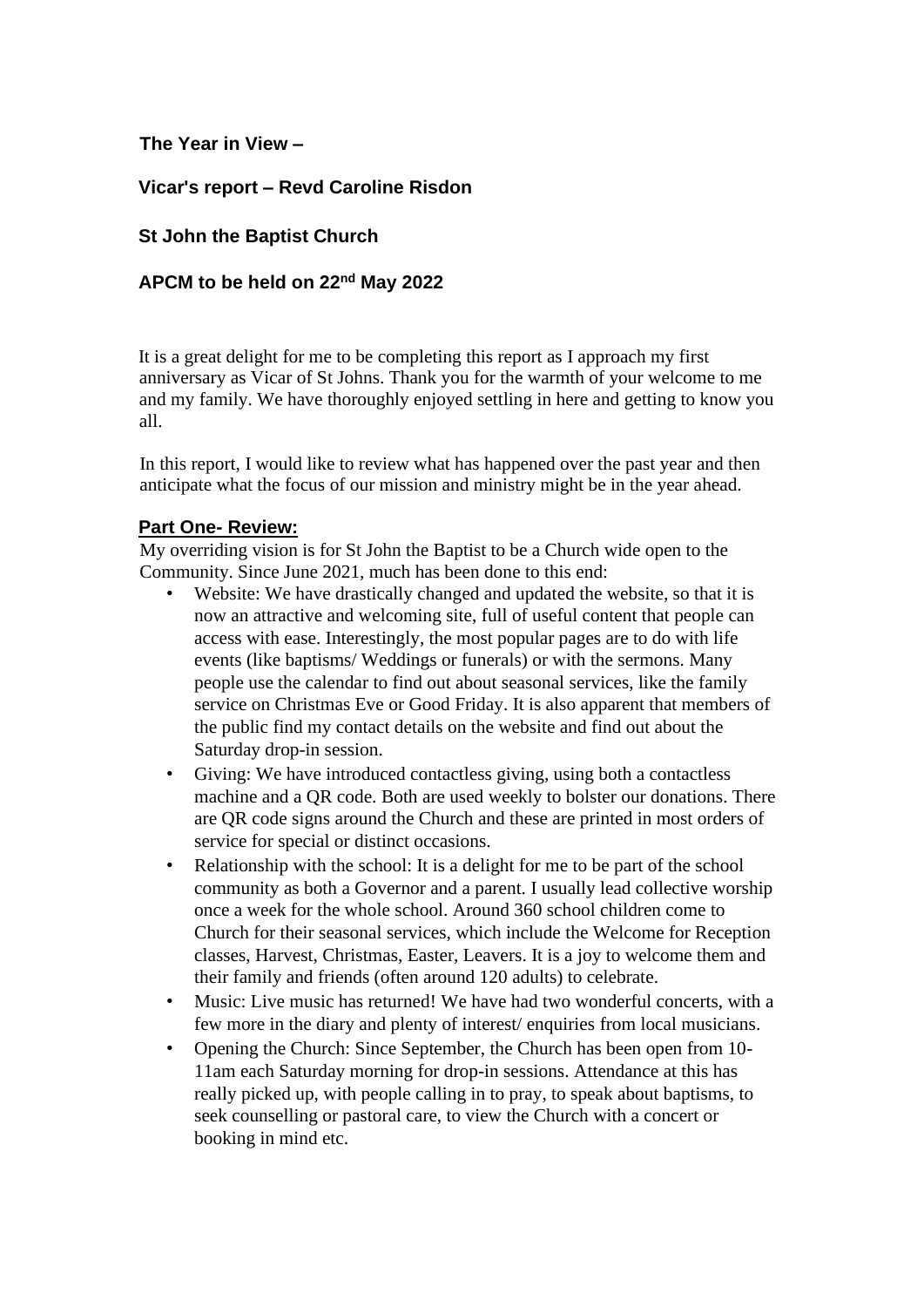As a Christian community though, we are not all about doing, we are also essentially about being. How we act towards ourselves, towards one another, towards our local community matters because this is how people will recognise us as God's children. Worship is an integral part of this and so we have:

- A new structure of monthly services, including a Family Eucharist on the first Sunday of the month and an 'All in Church' Eucharist on the last Sunday of the month. The aim of this structure is to include all members of our Church family in our main act of worship. Sermons and services have themes to do with church and national life, like the Queen's accession; climate change etc.
- The development of a Children's Church. The children and their families begin the service in the Church, move to the Hall for their session and then return for the Eucharist. It is my hope that families will feel more and more comfortable worshipping together and learning about faith and life together.
- COVID changes. It is of course hard to overstate the impact of the pandemic on our acts of worship. We have been able to reintroduce congregational hymns to our services, which really lifts the spirits. The choir is growing and sings anthems occasionally and seasonally. Most members of the congregation no longer wear masks, however, we have not yet returned to sharing the peace physically, nor to sharing the wine at Communion.
- Reintroducing coffee and bring and share lunches. It is lovely to see so many people stay behind after our Eucharist services to enjoy tea or coffee and (most often) cake. Sharing hospitality together really builds friendships and our sense of community. We've had a few celebratory drinks and a few bring and share lunches- all great successes!
- Deepening our personal faith by running a lent course on the beatitudes of Jesus. The in person sessions were attended by between 6-15 people and the online sessions by 5-8 people.
- Growth of the congregation. It has been a real blessing to see the numbers of the congregation increase month on month. Since September 2021, we have an average of 75 people attending our main Sunday Eucharist. This equates to 48 communicants per week. Our Children's church is growing with an average of 15 children and their families coming to weekly services.
- I undertake a number of home visits to see friends of our community who have moved into care homes or are no longer able to attend Church. This is a growing area of pastoral care.

I would also like to mention several encouraging and out of the blue acts of kindness and generosity over the past year. These include the member of the public who masterminded our graveyard gardening day; a donation of £500 from a PCC member for a much-needed strimmer; and donations from individuals/ families in thanksgiving for weddings/ baptisms/ memorials.

None of this happens by accident nor is it the work of one person. I am indebted to the team who work behind the scenes. May I take this opportunity to thank Father William for all his help and care in walking alongside our Church during the vacancy and pandemic. It is such a joy to work with you, William. Our Church Wardens,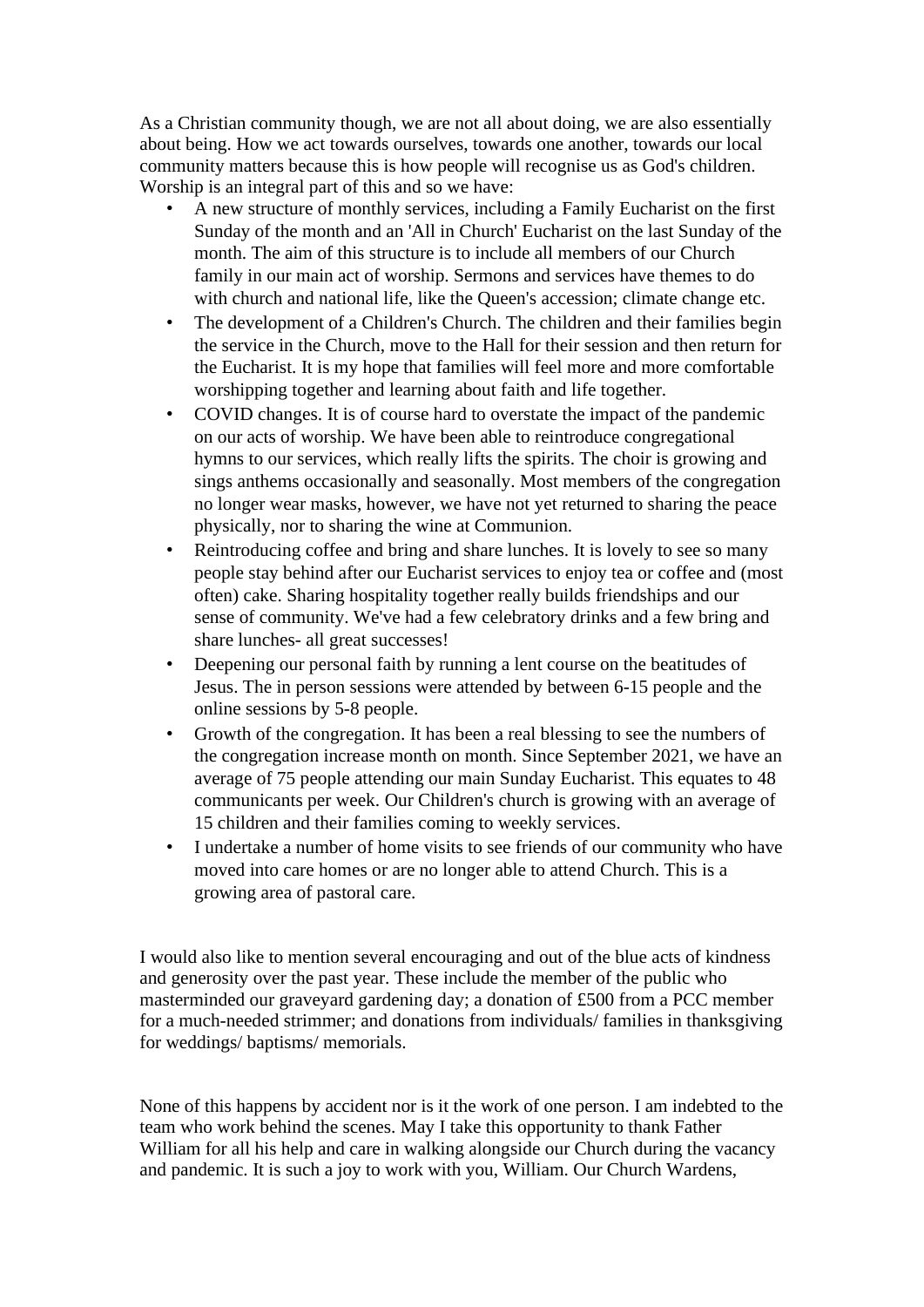Dorian and Alberta have worked tirelessly to keep the Church community COVIDsafe and cared for. They have both been true supports for me and have helped me to settle in. Dorian (Church Warden) and Ian (PCC Secretary) are stepping down from their positions at this APCM, as are Margaret and Angela, whose terms of office on PCC come to an end. Thank you for all you have contributed. It would be impossible for me to name and thank everyone, so please accept my heartfelt gratitude for all the contributions you each make in helping our Church life to happen.

It has also been a busy and exciting year for me. I was delighted to become a Training Incumbent at the request of Bishop Christopher. I look forward to working alongside Caroline and sharing the ministry here with her. For some time now I have been the Assistant Area Dean for the Eltham and Mottingham Deanery, supporting the work of our good friend and Area Dean, Revd Dr Catherine Shelley. You may remember that I have a background in Mental Health Social Work and I have been delighted to lead training on this for all the Curates in our Diocese. I was also able to work with the Good Thinking digital project team on a myth-busting poster about being a Christian and living with mental illness.

# **Part Two- the year ahead:**

As we emerge from the pandemic, be of good heart, we are a cohesive and growing Church family. The next steps are to deepen our relationships with God and one another; and to consider together how we inhabit our place as the Church for Eltham Town Centre. I would therefore like to:

- focus on our Mission Action Plan (MAP). We will hold prayer days and discussions about who we want to be (our vision) and how we will get there (our plan).
- Establish and strengthen ministry teams, including the newly increased clergy team; children's church leaders team; and considering which other pastoral teams are needed- for example, a home visiting team.
- Prepare the Hall for hiring out. The Church Hall and upstairs rooms are a real blessing but they are not used through the week. Hiring out the spaces is one way in which we can safeguard our Church financially but also offer muchneeded resources to the local community.
- Enhance the website. It is likely that we will need to purchase a custom-made website, so we have better functionality. Several additions are needed on the website- links to the school; capturing our fascinating heritage and history etc.
- Sort out the wifi and audio. We need wifi throughout the buildings for our own use but also to attract hirers. A review of our sound system is also needed as many people cannot hear during the services.
- Hold a time to consider our giving. We all need to think about our personal financial giving, in light of the increasing living costs, alongside the many gifts and skills we could offer to enhance the work of our Church.

There is much to do but we have within our congregation and community the time, skills and talents to be the Church family God is calling us to be. I look forward to working with you on our shared vision for the future of this Church.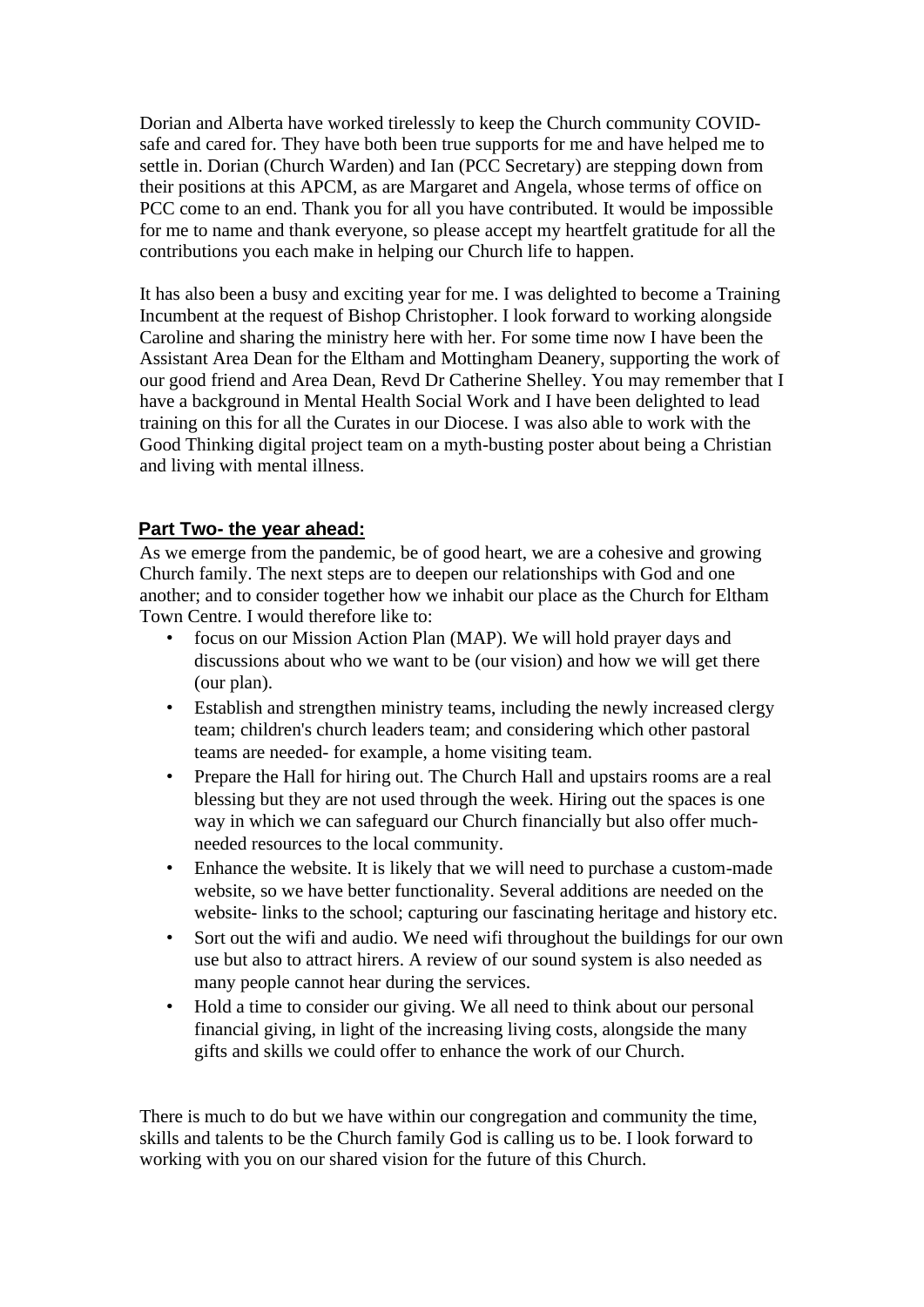#### God bless, Caroline 8 th May 2022 **Deanery Synod Report 2021**

Mottingham and Eltham Deanery soldered on throughout both Pandemics and emerged on the other side with relatively few bruises but with some robust ideas and projects lined up for 2022 – 2023.

The Deanery is made up of 2 Representatives from 8 different churches namely, St Luke's Eltham Park, Holy Trinity, St Barnabas, St John the Baptist, and St Saviours. Mottingham – St Albans and St Andrews, St Edward the Confessor and All Saints – New Eltham

Representatives from St John the Baptist are Alberta Rosenior and Patricia Gooding. Area Dean and Assistant area Dean are Revd Dr Catherine Shelley and Revd Caroline Risdon respectively. The Deanery is made up of two houses, House of Clergy and House of Laity of which chair - persons are Revd Dr Catherine Shelley and Martin North respectively.

#### **Trustee Training / General meetings**

The year started off with Trustee Training for all members. Owing to the pandemic which, spanned two years literally interspersed with some lockdown periods meetings held on Zoom every quarter, which were very well attended.

#### **Projects / Issues for 2022-23**

At these meetings pertinent global issues were dealt with, but the primary focus was centred around the improvement of church buildings in some instances and the attitudes of acceptance and pulling together in short, the lack thereof of love from parishioners in dealing with each other within their own church and wider communities. As John 14 : 15 says- yet Jesus also said, I give you a new commandment: love one another. Just as I have loved, you must also love one another'.

Communal issues were formed part of these meetings too It was highlighted that fees for marriages and funerals, which parishioners thought priests benefitted from was not the case; such monies go to the diocese. A more transparent process with an application for a share of these funds is now in place. A more transparent process which will enable parishioners through their reps to ask relevant and pertinent questions and also apply for these funds for relevant projects.

#### **Environment**

The next discussion was centred around the **Environment** - Eco- diocese and Ecochurch., which creates the awareness of the reduction of carbon footprints with obvious focus on energy efficiency and conservation, double glazing, insulation and solar panelling and other heating related changes and challenges. Churches are encouraged to go the Eco way to save the environment.

#### **Deanery Leadership**

There was also a session on adoption of recommendation for Deanery Leadership teams in each deanery which will double up as the Standing Committee. This is a new church representation rule which became effective as of January 2021. Fresh expressions where new churches and congregations are now operating under The Bishop's Mission Orders.

## **Fundraising / contactless giving**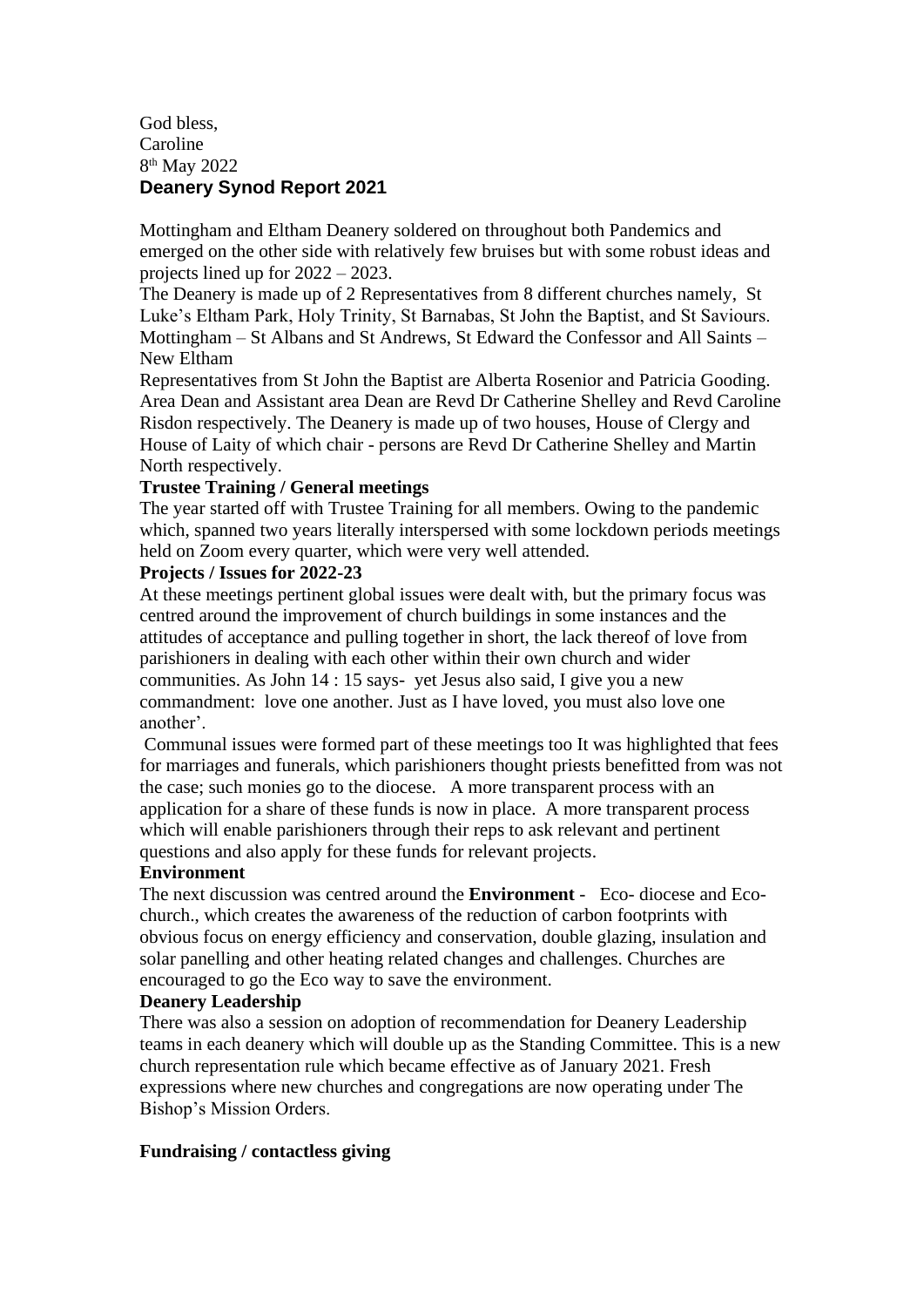**Fundraising** and Contactless giving were discussed in the context of future projects their relevance to funding from the diocese particularly those with long term effects. Application processes for these as well as funding grants, crowd funding and online giving also formed part of the discussion.

#### **Racial Justice** / **Anti-racist Charter**

Living in Love and Faith which is based on Christian Teaching and Learning, Use of the LLF learning hub. The main thrust is on Christians identifying with Christ in baptism and most importantly vocations within the Christian communities including work, ministry and relationships. This also seeks to enable people within churches and deaneries nationwide to explore their understanding of love and relationships by sharing stories and the faith of 16 individual families depicting age, racial diversity. This came off the back of the Black Lives matter movement and Rev Sandra Schloss Vicar at St Luke's Peckham a member of the Diocesan committee and Minority Ethnic Anglican Concerns was invited to enlighten the deanery as to what we should be looking for. This has evolved into the Diocese of Southwark Anti-Racism Charter which, outlines strategies for enhancing Ethnic diversity and Inclusion within the parishes. This has been rolled out to all parishes in the Diocese and Southwark is currently leading on this.

#### **Deanery Synod Elections / Education**

There was an election of members to the Diocesan Synod which will feature two members from the Clergy and two from the Laity March 2022.for a period of three years.

Education: There has since been the White paper and National strategy objectives. On Monday March 28, the Education's secretary's pledge to every parent in the country is that every child who falls behind in English or maths will get the support they need to get back on track. Other plans as part of this mission is for Children's attainment at the end of primary and secondary. The government is also committed to funding training for a senior Mental Health Lead to deliver a whole school approach to health and wellbeing.

#### **Disability and Inclusion Project**

Currently the Deanery is now engaged in looking at Disability and Inclusion within the 8 Churches. A working party has been set up to look at and improve on what the churches can do for those members who are visibly disabled as well as those whose disabilities are not readily discernible. This will culminate in a market- place event on the 19th of May 2022, where different disability groups will be invited to sign post what they do and so create an awareness of their availability and existence. Our church, St John's will host this event. Watch this space!!

#### **Church Wardens' Report 2021**

#### Terrier and Inventory

There have been no significant acquisitions during 2021. Although a good deal of clearing up has been undertaken in the meeting rooms and the storage area under the stairs - no major items have been thrown out. Various certificates relating to routine inspections of gas and electrical supplies etc are available for inspection. The checks on portable electrical appliances which were not carried out last year due to the pandemic lockdown have been completed this year.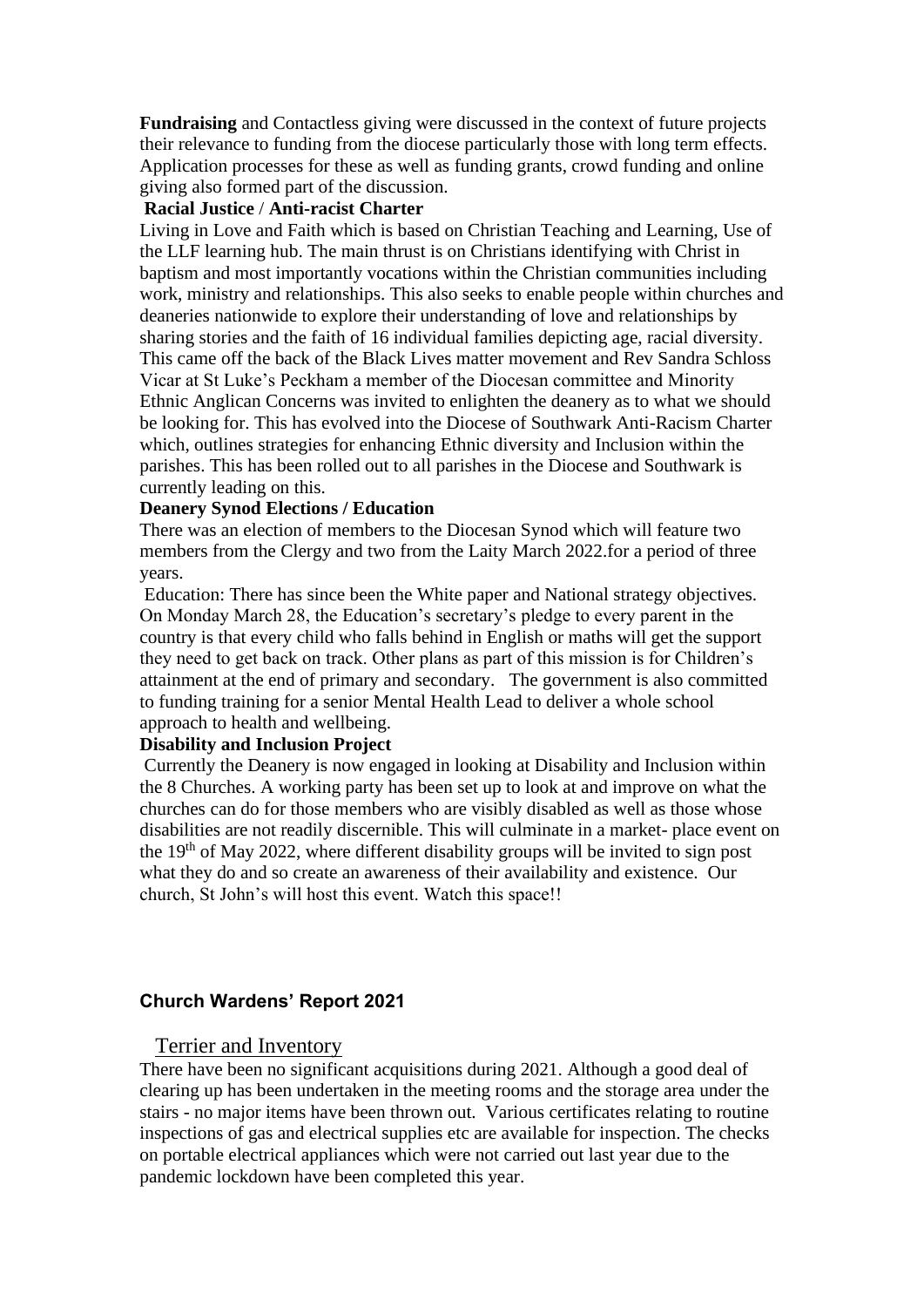# Safeguarding

The lockdowns arising from the pandemic did make safeguarding much more problematic. Despite this we have done our best to remain vigilant in this respect. We continue to require all relevant members of the congregation to attend or complete online safeguarding courses. Documents concerning child protection are safely stored in the Parish Office.

# Log Book

The usual routine maintenance has been undertaken including the clearance of the guttering and down pipes which was missed last year due to the Covid pandemic restrictions.

The carpet tiles in the Church aisles have been replaced which has not only improved the look of the Church but has also removed a serious tripping hazard. The Church Hall including the toilet, kitchen and upstairs rooms have all been redecorated by the workers who are organised by the Community Payback Scheme and currently come to us every Thursday.

## Organ

The organ has benefitted from some essential maintenance work and a particular problem relating to the soundboard has now been rectified. However, the expert advice we have received indicates that a major overhaul is necessary soon. This will necessitate a substantial fund-raising effort on our behalf but given the unique and historic importance of this instrument we feel this is a challenge that we must meet.

## Faculties

One faculty was granted this year. This involved a space being reserved in an existing grave in the Church yard for a member of the Brand family who had a long-standing connection with St. John's.

# Church Yard

During 2021 workers under the supervision of the Community Payback Scheme have continued clearance and maintenance work. This is particularly useful as we receive a surprisingly large number of enquiries from people seeking to locate the graves of relatives. Many also wish to visit the graves once located which can prove problematic given the overgrown nature of the Church yard. We are pleased to report that some local volunteers have offered to assist with the clearance work in the coming year.

# Lettings

Unfortunately, Soundsteps who for many years have provided music lessons every Saturday for children using our premises have suspended their operations. We are hopeful that they will be able to resume in September 2022.

Although, we do take several one-off bookings from local organisations and for birthday celebrations etc we are anxious to generate wider interest as this provides much needed income as well as the satisfaction that comes from opening our facilities for community use.

# Volunteering

We are sure that most members of the congregation are fully aware that our Church would not function properly without a huge amount of help being given on a voluntary basis. With this in mind we would encourage more members of the congregation to give their time and talents. There is a wide variety of ways in which you can become involved. Many of these do not require any specific skills or